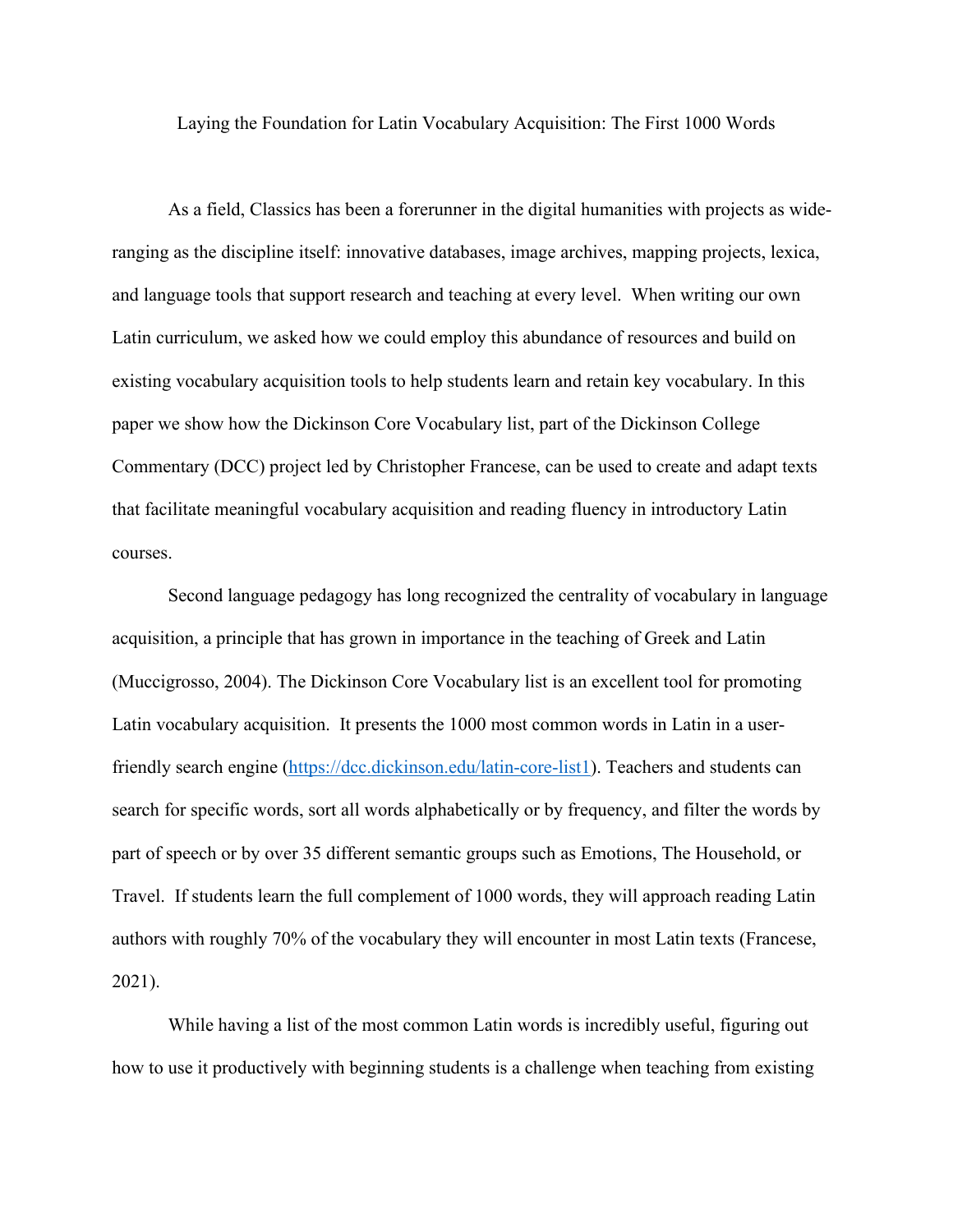Latin textbooks. Latin curricula have their own vocabulary outside of the Dickinson DCC list which students must learn. Additional required vocabulary might be overwhelming for students. Further, determining how to best organize the additional lists of vocabulary for students presents significant difficulties. For example, asking students to learn vocabulary in order of frequency emphasizes the words students will see most commonly when reading but lacks thematic coherence and does not offer a balance of vocabulary representing different parts of speech.

In our paper, we will demonstrate how we used the Dickinson Core list when we began to develop our own Latin curriculum. One of our founding premises was to introduce students to as many of the 1000 most common Latin words as possible so that they would have a strong foundation for reading a range of Latin authors. Our aim was to introduce vocabulary through reading passages that focus on the most common Latin words and that are intentional about the frequency with which they occur. We used the Dickinson Core list to shape two separate sections of the curriculum: 1) a narrative about a Roman family in Carthage that we wrote for the first half of the curriculum and 2) the many passages we adapted from ancient authors as supplemental readings. At the end of the curriculum students will have learned 859 words, more than 800 of these words are from Dickinson's list and all but three are from the top 500 words. Twenty-five of the words that were added outside of the core vocabulary are high frequency words in the *Passio Perpetuae et Felicitatis* of which the students read large sections in the second half of the curriculum.

Through this process we have found that there is tremendous benefit in building on existing electronic resources to create or enhance a Latin curriculum through core vocabulary. Learning the most common Latin words as they occur naturally in reading passages